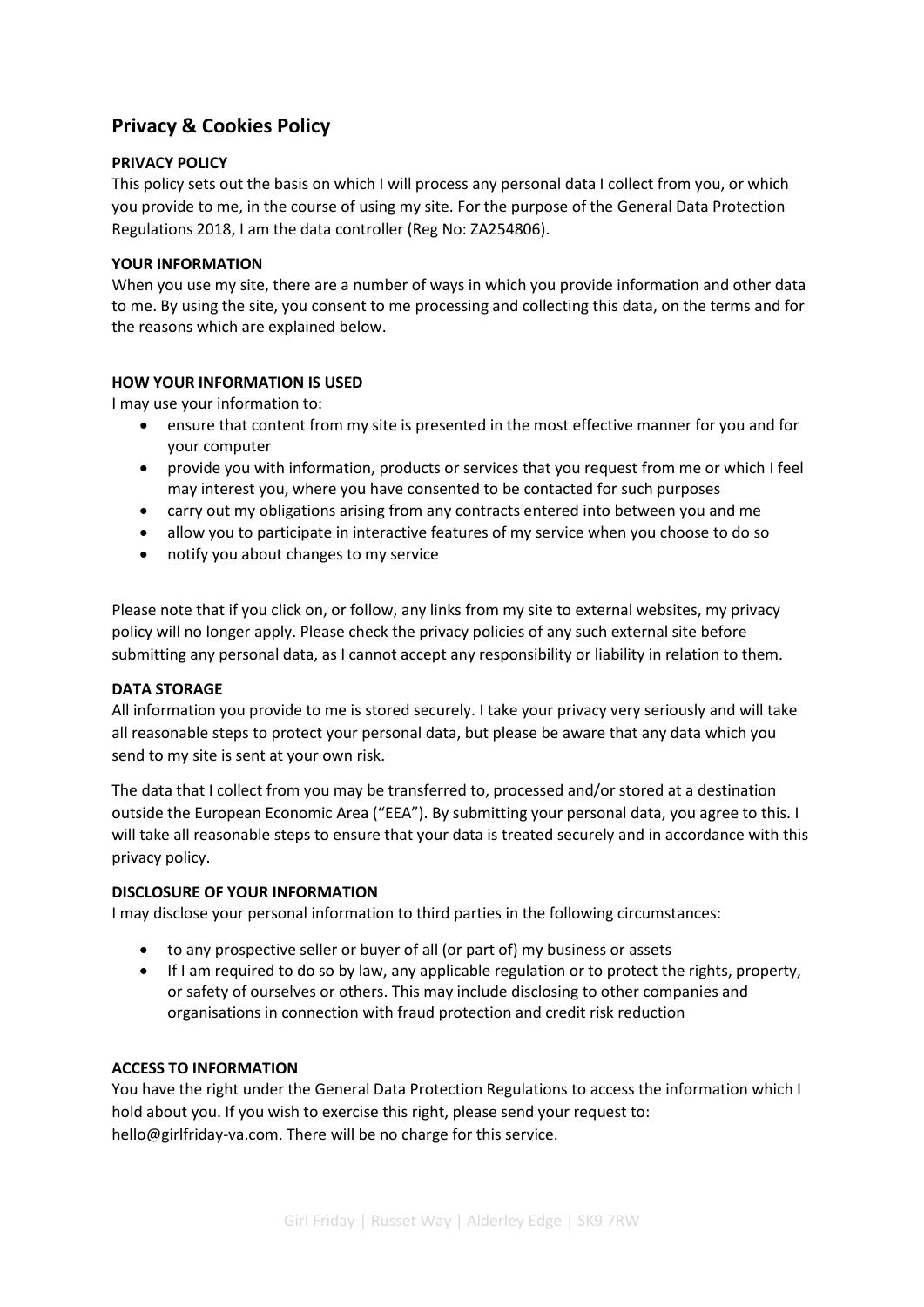#### **COOKIES POLICY**

A cookie is a small file of letters and numbers that are stored on your browser or the hard drive of your computer (if you consent to use cookies). Cookies contain information that is transferred to your computer's hard drive.

This site only uses analytical cookies which enable me to recognise and count the number of visitors and to see how visitors move around my website. This helps me to improve the way my website works, for example, by ensuring that users are finding what they are looking for easily.

You can block cookies by activating the setting on your browser that allows you to refuse the setting of all or some cookies. However, if you use your browser settings to block all cookies (including essential cookies) you may not be able to access all or parts of my site.

To find out more about cookies, including how to see what cookies have been set and how to manage and delete them, visit www.allaboutcookies.org.

Except for essential cookies, all cookies will expire after each session.

By using my website, you consent to my use of cookies as described above.

This is the full list of cookies that are present on the Girl Friday website:

## **First-Party Cookies**

| <b>Strictly Necessary</b> |                                       |                                                                                                                                                                             |
|---------------------------|---------------------------------------|-----------------------------------------------------------------------------------------------------------------------------------------------------------------------------|
| Cookie name               | <b>Duration</b>                       | Purpose                                                                                                                                                                     |
| <b>ForceFlashSite</b>     | Session                               | When viewing a mobile site (old<br>mobile under m.domain.com) it will<br>force the server to display the non-<br>mobile version and avoid redirecting<br>to the mobile site |
| hs                        | Session                               | Security                                                                                                                                                                    |
| smSession                 | Persistent (Two days<br>or two weeks) | Identifies logged in site members                                                                                                                                           |
| <b>XSRF-TOKEN</b>         | Session                               | Security                                                                                                                                                                    |